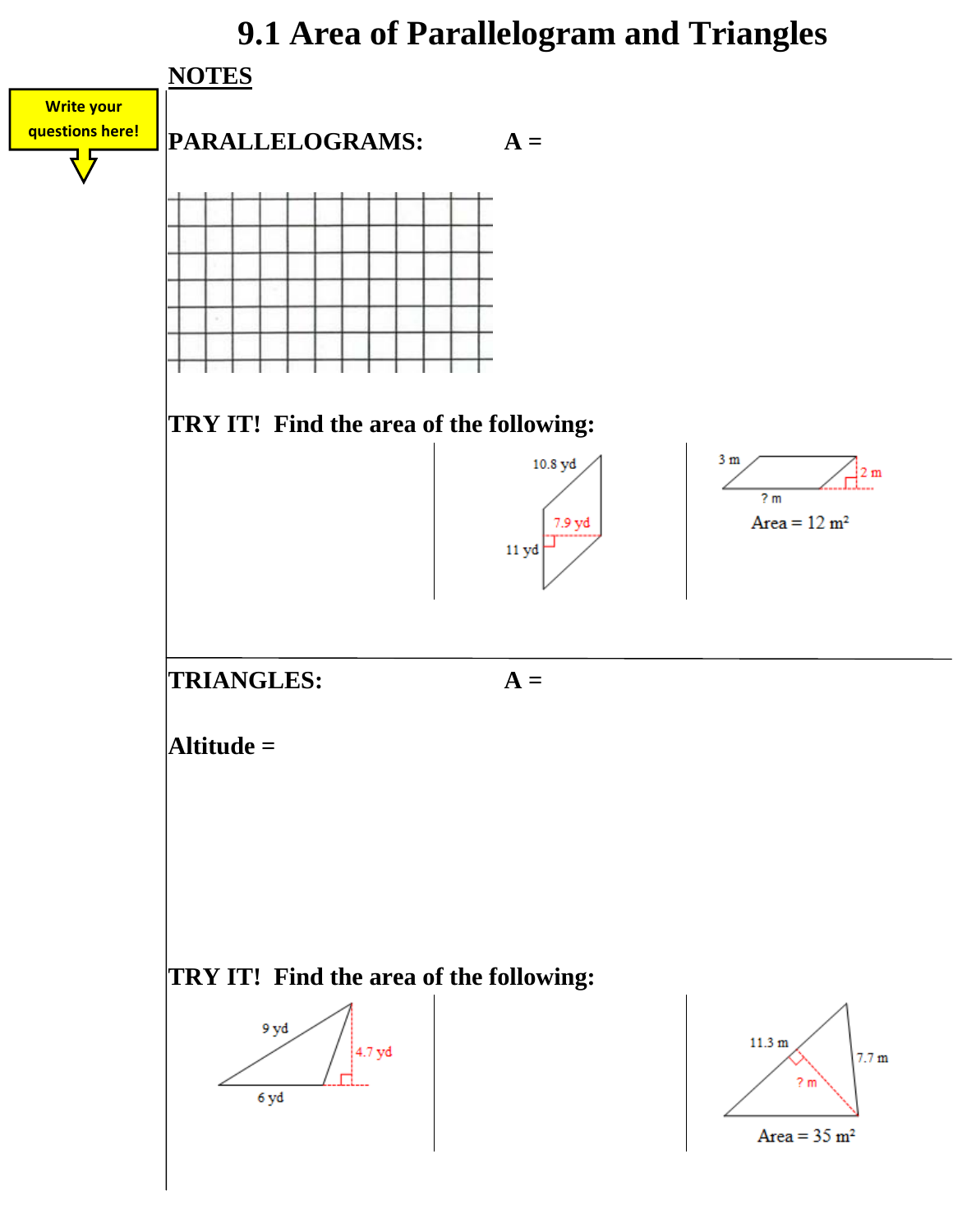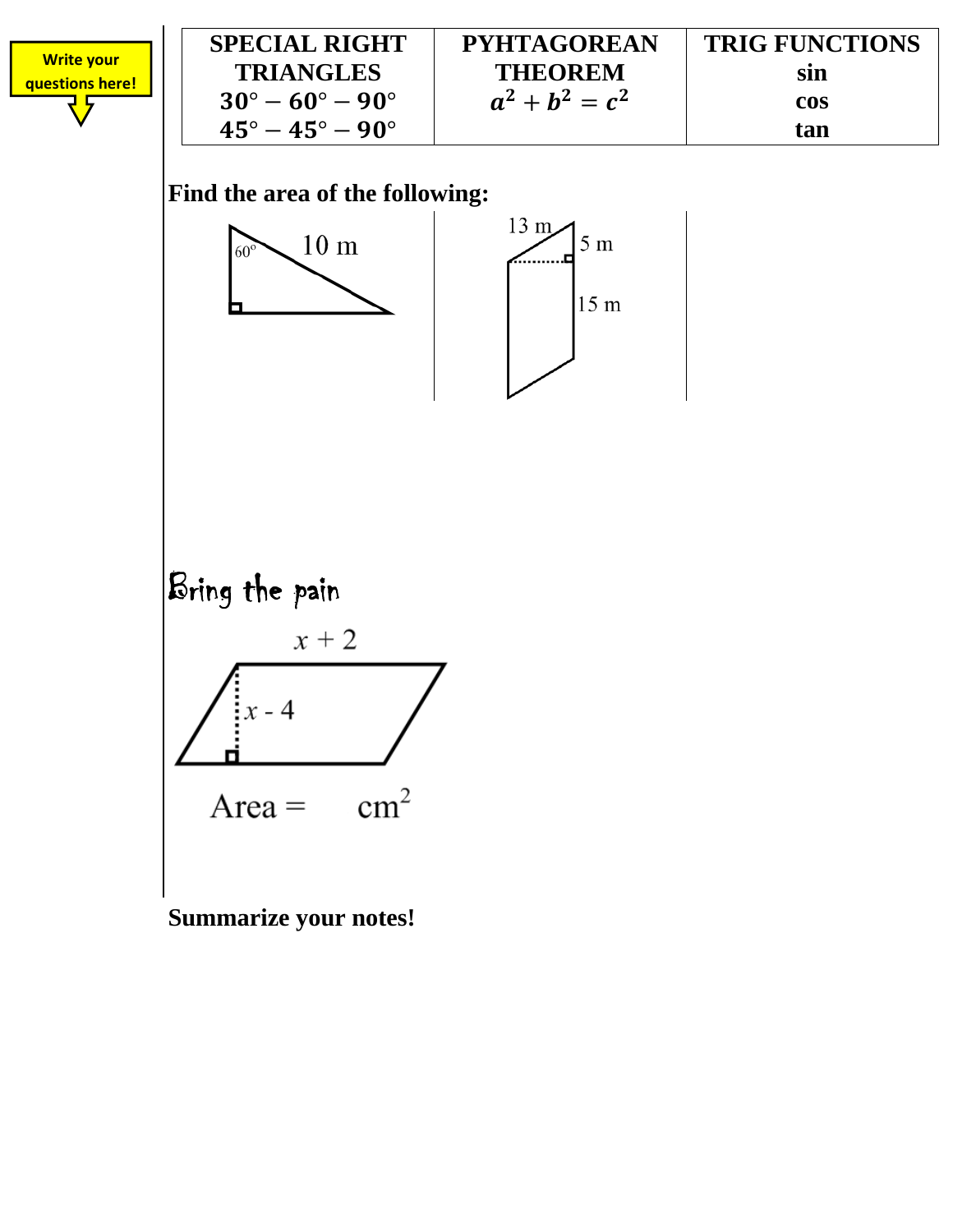## **9.1 PRACTICE**

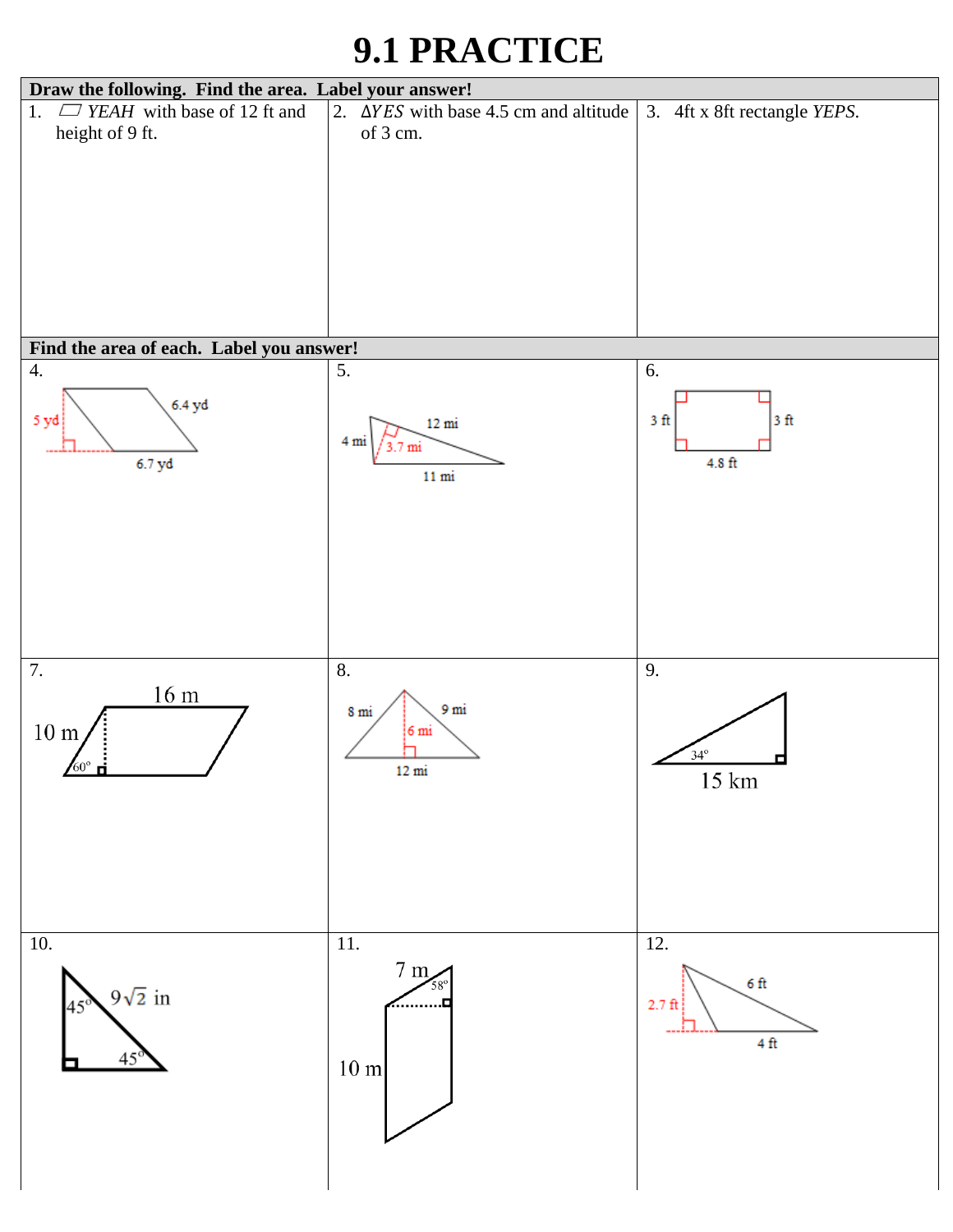

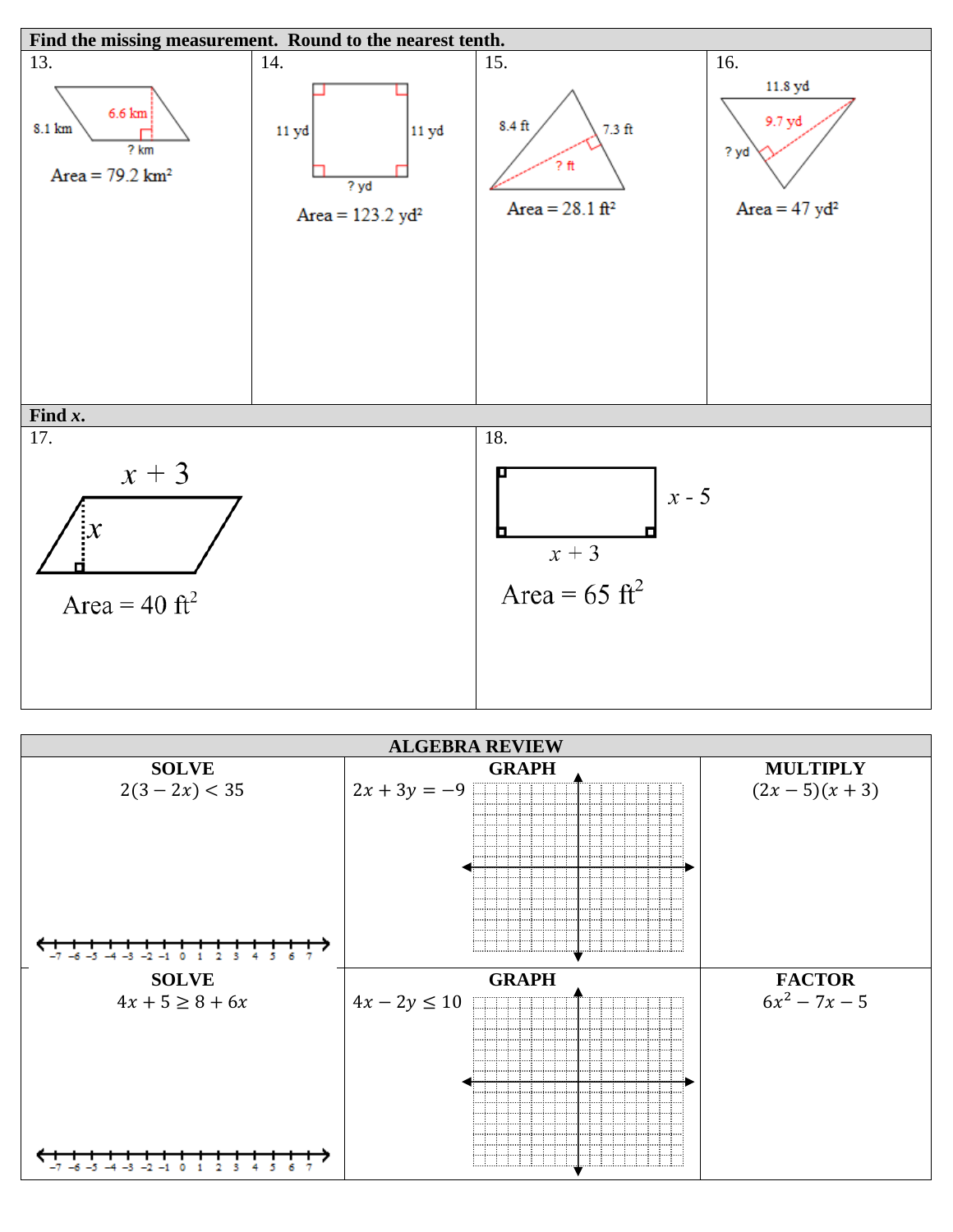## **9.1 APPLICATION**



**Watch the application walk through video if you need extra help getting started!** 

4. **COMBINATIONS** Below are shapes made up of 2 or more parallelograms/triangles. Find the area of each.



5. **SAT PREP** Below are sample SAT questions. The SAT is the main standardized test that colleges look at for admission. One is multiple choices; the other is free response where you must grid in your answer. Blow it up.